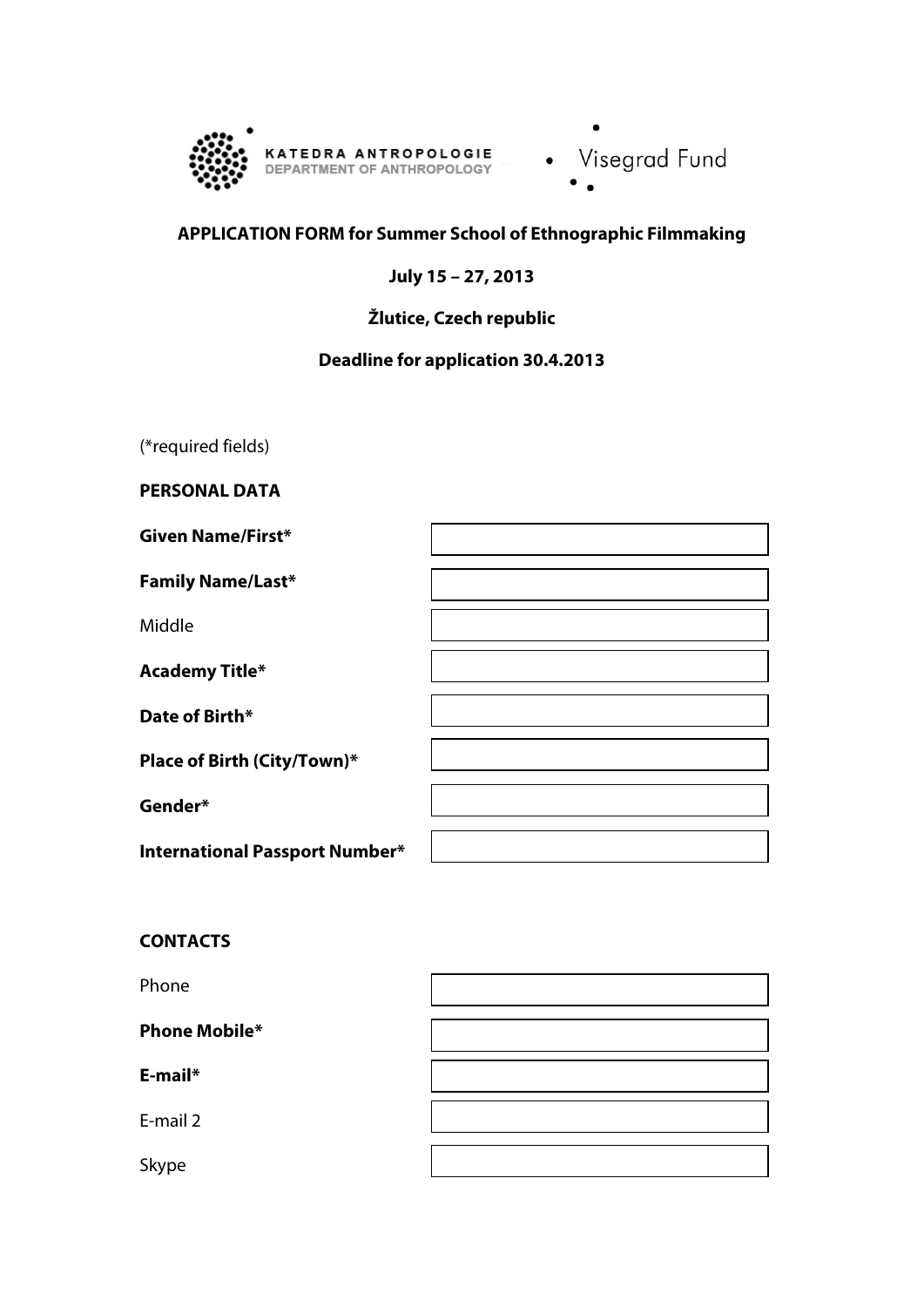## **PERMANENT ADDRESS**

**Street\***

**City/Town Postcode\***

**State/Country\***

### PREFERRED CONTACT ADDRESS

Street

City/Town Postcode

Country

## **Do you have any kind of disability? \***

If so, please specify

Also specify any special accommodation assistance you may require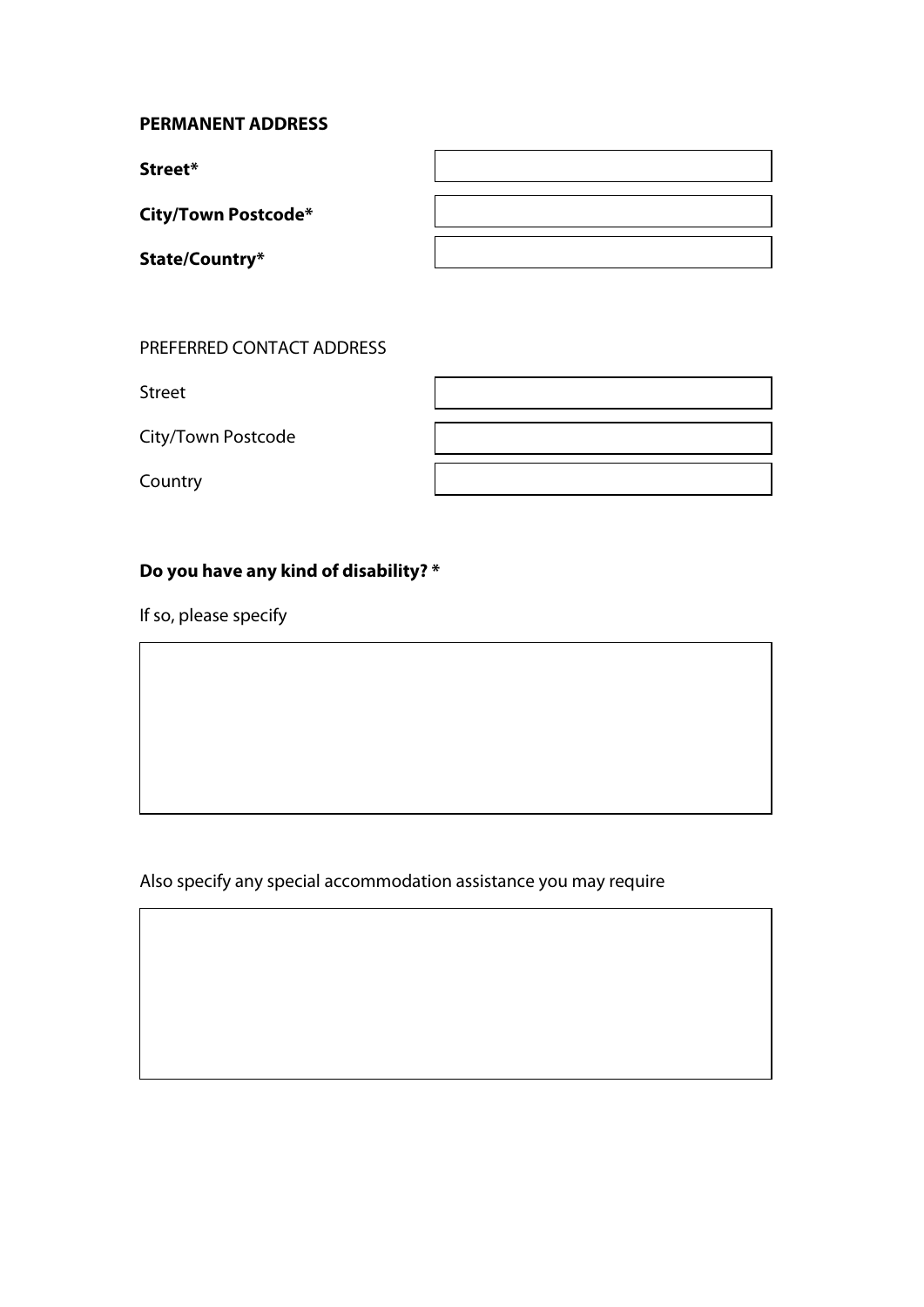## **EDUCATIONAL BACKGROUND**

### **INSTITUTION 1**

**College/university name\***

**Department\*** 

**Degree\*** 

**Dates attended\* to**

**Date degree (to be) awarded\***

**Subject or Major Fields\***

**Subject or specialization\***

|  | to |  |  |
|--|----|--|--|
|  |    |  |  |
|  |    |  |  |
|  |    |  |  |

INSTITUTION 2

| College/university name        |    |
|--------------------------------|----|
| Department                     |    |
| Degree                         |    |
| Dates attende                  | to |
| Date degree (to be) awarded    |    |
| <b>Subject or Major Fields</b> |    |
| Subject or specialization      |    |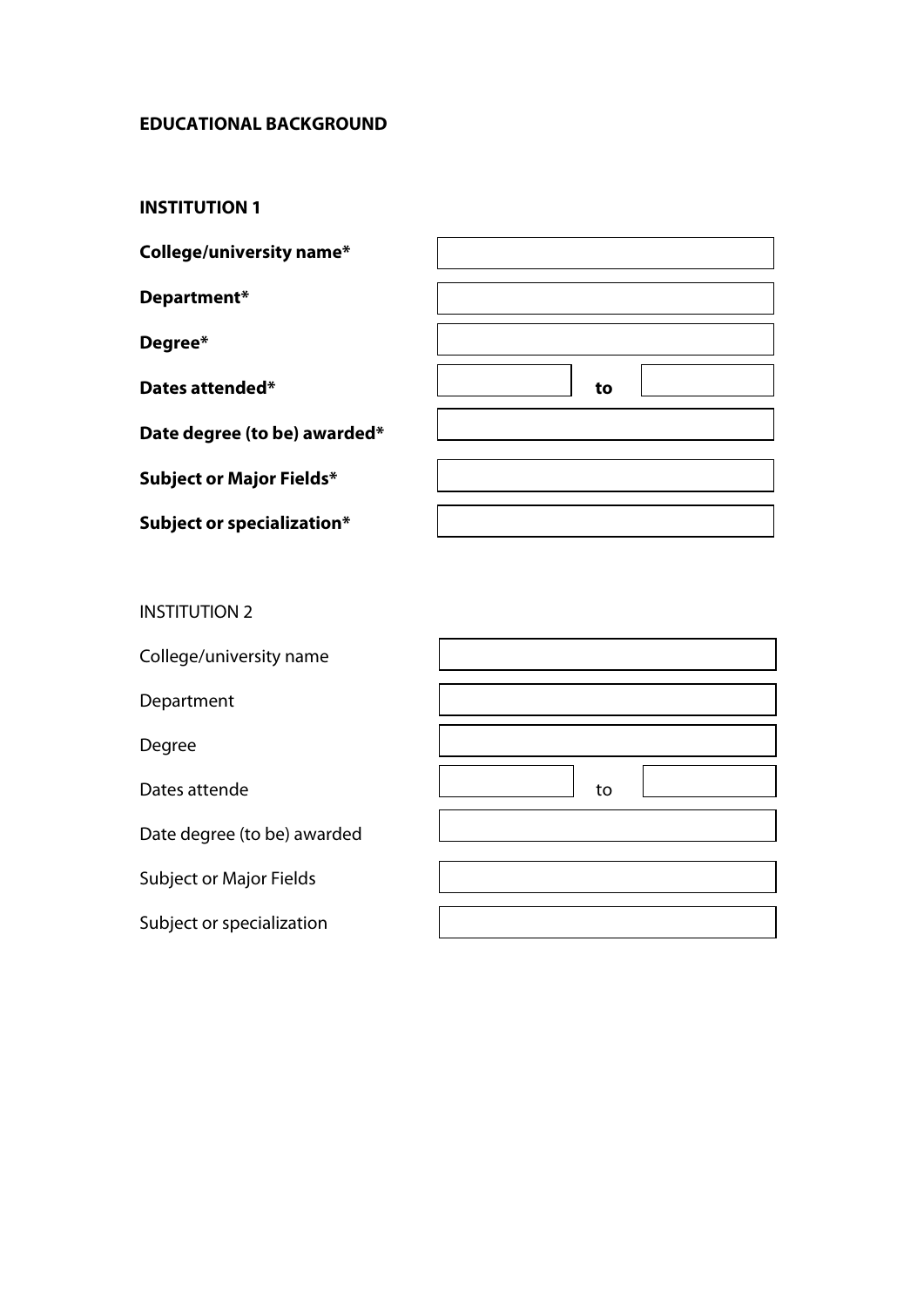### INSTITUTION 3

| College/university name        |    |
|--------------------------------|----|
| Department                     |    |
| Degree                         |    |
| Dates attended                 | to |
| Date degree (to be) awarded    |    |
| <b>Subject or Major Fields</b> |    |
| Subject or specialization      |    |

## **EMPLOYMENT DATA**

### **CURRENT OR MOST RECENT EMPLOYMENT**

| Employer name*   |    |
|------------------|----|
| <b>Position*</b> |    |
| Industry/Sector* |    |
| City/Town*       |    |
| Country*         |    |
| E-mail address*  |    |
| Phone*           |    |
| Years employed*  | to |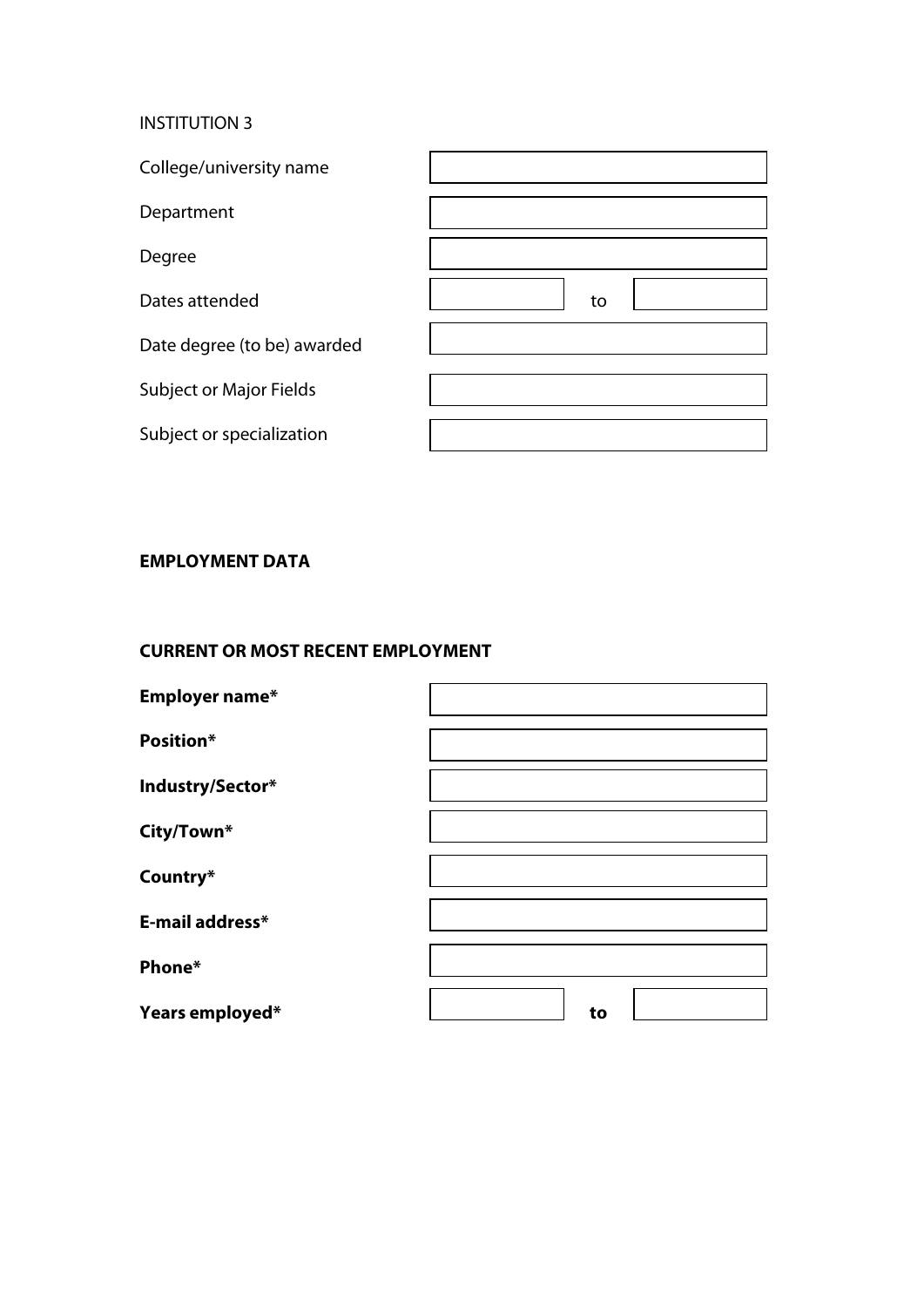### EMPLOYMENT 2

| Employer name   |    |
|-----------------|----|
| Position        |    |
| Industry/Sector |    |
| City/Town       |    |
| Country         |    |
| E-mail address  |    |
| Phone           |    |
| Years employed  | to |

# EMPLOYMENT 3 Employer name Position Industry/Sector City/Town Country E-mail address Phone Years employed and the settlement of the settlement of the settlement of the settlement of the settlement of the set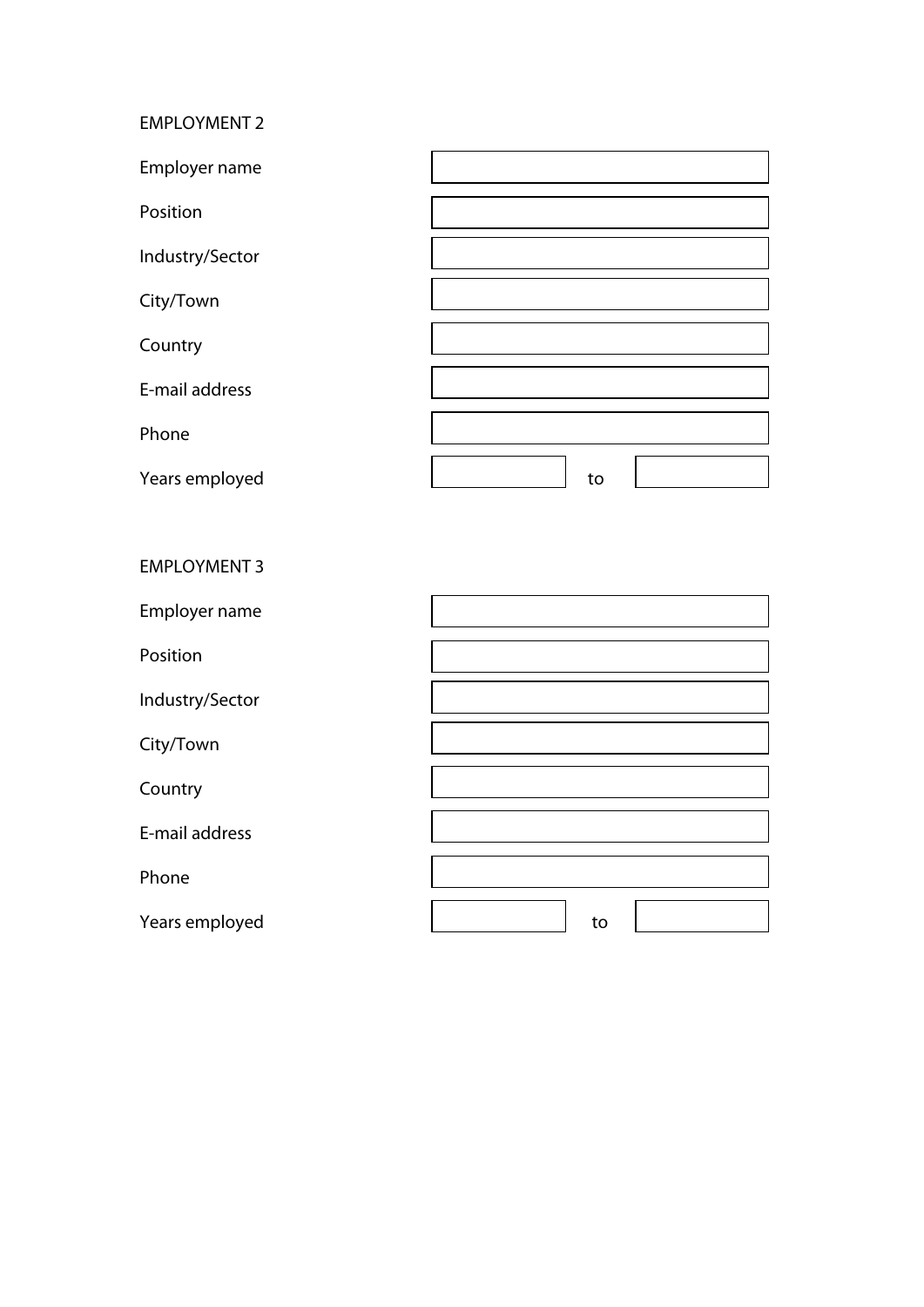List of previous courses you have taken that are relevant for the course you are applying to:

**Please state your research field and topic: \***

List some of the conferences and/or workshops you attended, if any:

If you attended some conferences and/or workshops and gave a presentation, please state the title of your talk/paper:

Are you a member of a professional association in your field? If yes, please state which: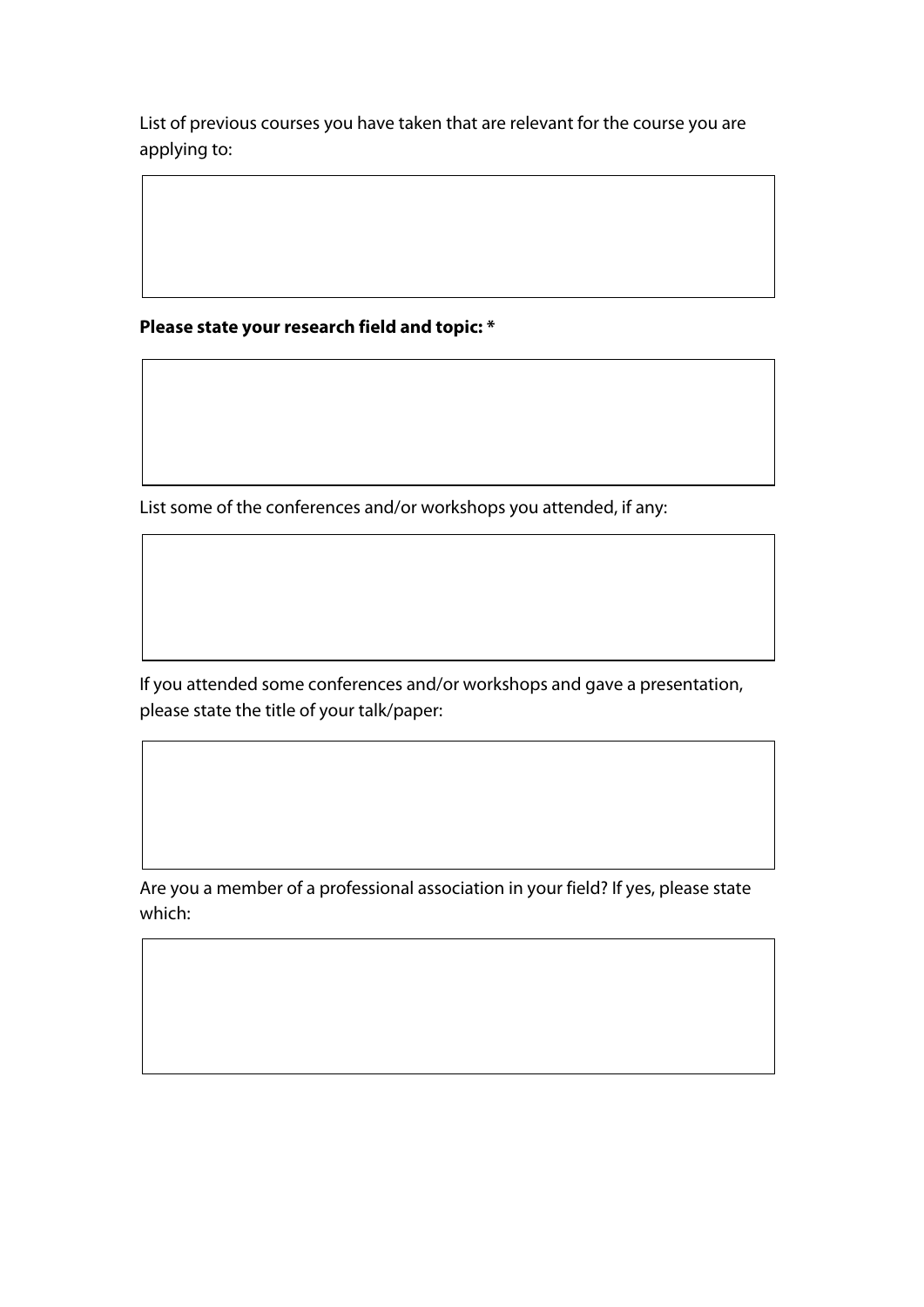Do you have any previous practical experience with filmmaking? If yes, please describe it and add link to your work.

## **ENGLISH LANGUAGE**

**Number of years you have studied English\***

**Where did you study English (secondary school, university, etc. ) \*** 

If you have studied and/or worked abroad please indicate where and how long:

If you attended some conferences and/or workshops and gave a presentation in English, please state the title/s of your talk/paper: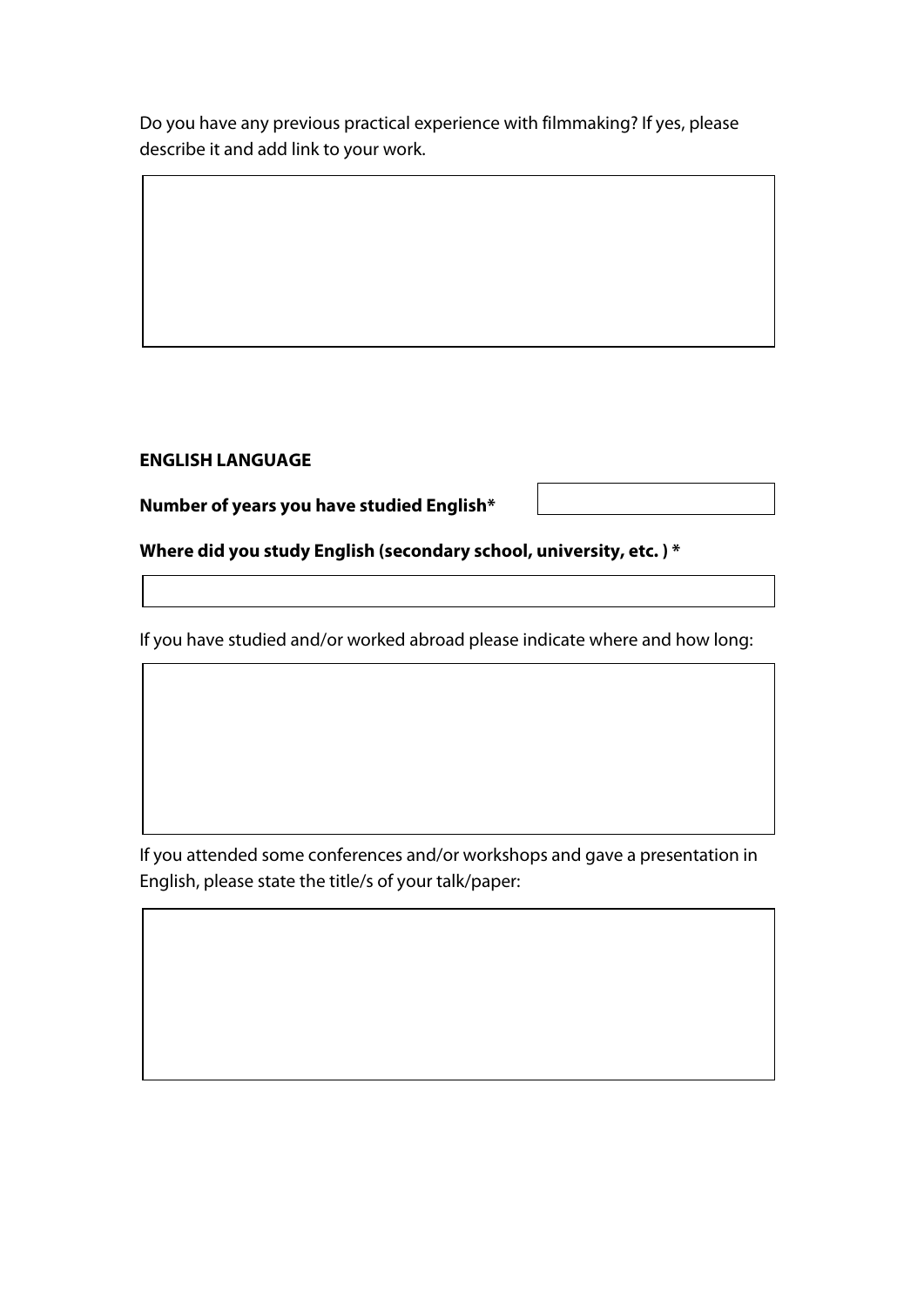If you have ever spent some time in an English-speaking country please indicate which countries and how long

What was the purpose of your stay (tourism, study, work, etc.)

Please, indicate the type of international/national English language proficiency certificate that you have received and attach a photocopy of it

# **Please evaluate your own English language skills\***

# **Reading\***

 $\left( \begin{array}{c} \end{array} \right)$ 

**Beginner (I can read basic texts)**

**Intermediate (I can read specialized literature in my field)**

**Advanced (I can read any kind of text without problem)** $\left( \bullet \right)$